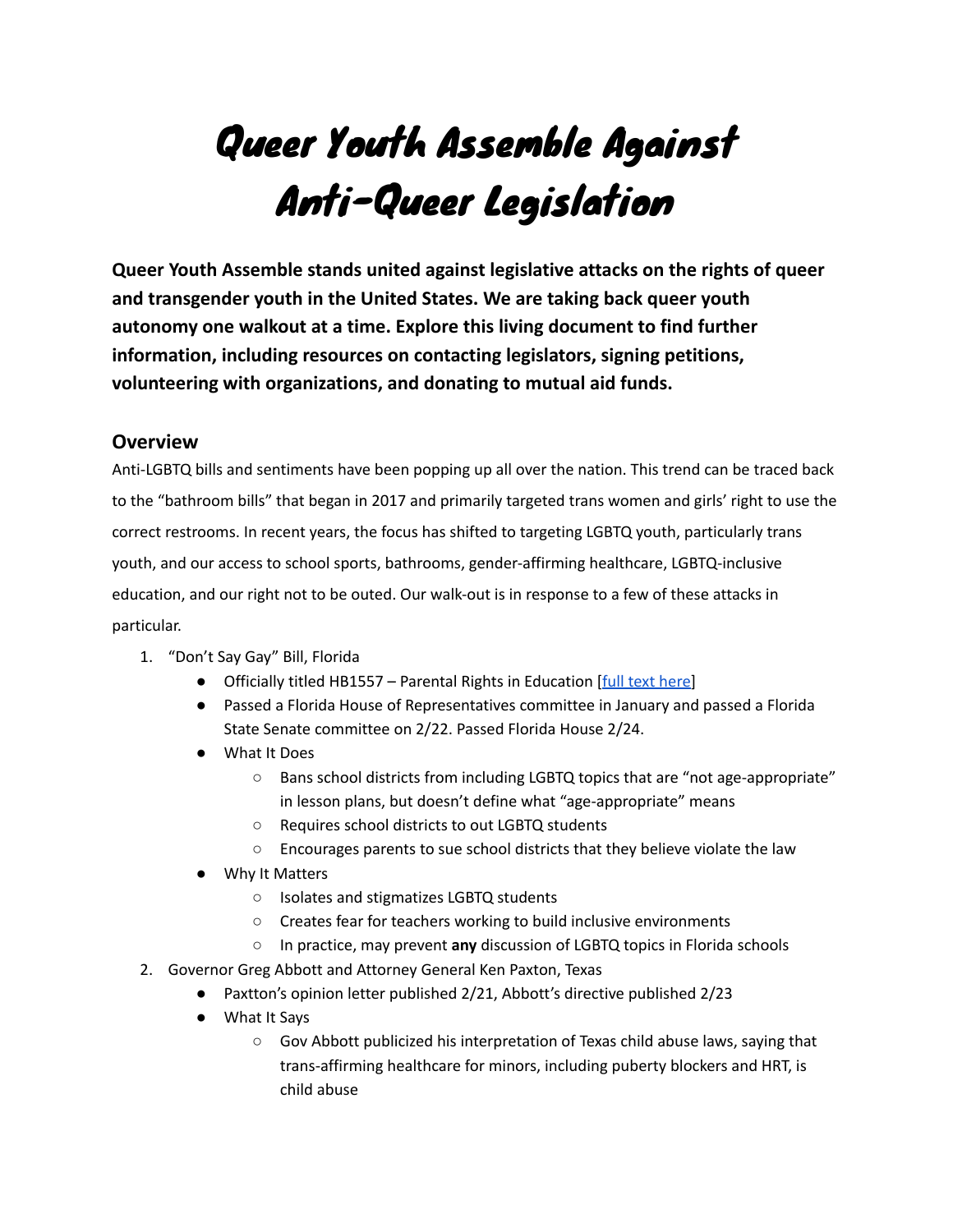- IT IS NOT LAW, just an interpretation that is approved and supported by the Governor and Attorney General
- District Attorneys from several Texas districts are refusing to follow the directive
- Requires doctors, teachers, schools to report trans youth receiving affirming healthcare (anyone considered a mandated reporter)
- Asks Department of Family and Protective Services to investigate families of trans youth
- Why It Matters
	- Criminalizes trans youth and supportive families
	- Child abuse allegations potentially lead to trans youth being removed from supportive homes

## **Information**

- <https://freedomforallamericans.org/legislative-tracker/anti-transgender-legislation/>
- **● State specific**
	- <https://transequality.org/texasactioncenter>
	- <https://www.equalitytexas.org/legislative-bill-tracker/>
- **● Importance/safety/efficacy of gender affirming treatment**
	- <https://pubmed.ncbi.nlm.nih.gov/31751300/>
	- <https://www.ncbi.nlm.nih.gov/pmc/articles/PMC6647755/>
	- [https://www.aclu.org/news/lgbtq-rights/doctors-agree-gender-affirming-care-is-life-savi](https://www.aclu.org/news/lgbtq-rights/doctors-agree-gender-affirming-care-is-life-saving-care/) [ng-care/](https://www.aclu.org/news/lgbtq-rights/doctors-agree-gender-affirming-care-is-life-saving-care/)
	- [https://consultqd.clevelandclinic.org/gender-affirming-hormone-therapy-improves-body](https://consultqd.clevelandclinic.org/gender-affirming-hormone-therapy-improves-body-dissatisfaction-in-youth/) [-dissatisfaction-in-youth/](https://consultqd.clevelandclinic.org/gender-affirming-hormone-therapy-improves-body-dissatisfaction-in-youth/)
	- <https://www.columbiapsychiatry.org/news/gender-affirming-care-saves-lives>
- **● Trans people in sports**
	- <https://www.ncbi.nlm.nih.gov/pmc/articles/PMC5357259/>
- **● Trans people and bathrooms**
	- <https://www.frontiersin.org/articles/10.3389/fsoc.2021.652777/full>
	- [https://transequality.org/sites/default/files/docs/resources/Trans-People-Bathroom-Acc](https://transequality.org/sites/default/files/docs/resources/Trans-People-Bathroom-Access-July-2016.pdf) [ess-July-2016.pdf](https://transequality.org/sites/default/files/docs/resources/Trans-People-Bathroom-Access-July-2016.pdf)
	- [https://www.cnn.com/2019/05/06/health/trans-teens-bathroom-policies-sexual-assault](https://www.cnn.com/2019/05/06/health/trans-teens-bathroom-policies-sexual-assault-study/index.html) [-study/index.html](https://www.cnn.com/2019/05/06/health/trans-teens-bathroom-policies-sexual-assault-study/index.html)
	- [https://www.nbcnews.com/feature/nbc-out/trans-teens-face-higher-sexual-assault-risk](https://www.nbcnews.com/feature/nbc-out/trans-teens-face-higher-sexual-assault-risk-when-schools-restrict-n1002601)[when-schools-restrict-n1002601](https://www.nbcnews.com/feature/nbc-out/trans-teens-face-higher-sexual-assault-risk-when-schools-restrict-n1002601)

## **Contacting Legislators**

- <https://pinkmantaray.com/emailtemplates>
- <https://www.transathlete.com/take-action>
	- <https://www.transathlete.com/florida>